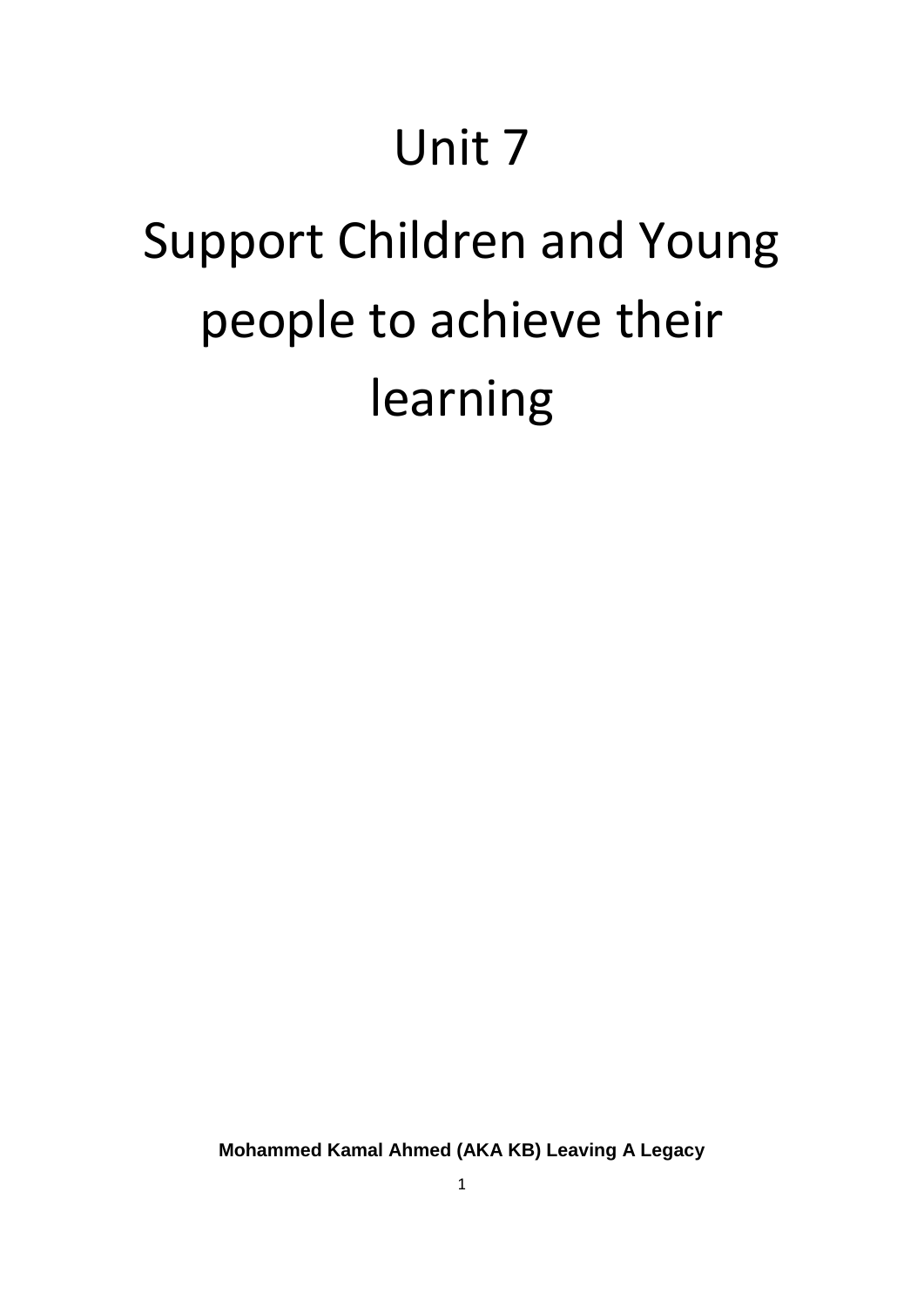## **1.1Describe the legislation that affects children and young people's access to education and learning opportunities**

The Education Act 1944 came in to provide free schooling at secondary level and then raising of the school leaving age (ROSLA) was later raised to 16. Recently this has been raised to 17 from 2013 and then to 18 from 2015.

It is the responsibility of the Local Education authority to find a place for any child up to the age of 16 and if a space cannot be found then home tuition should be made available to them. With regards to the Special Educational Needs and Disability Act 2001 (SENDA), this identifies that children with SEN do have the same rights to an education but in some circumstances with SEN children an offer should be made for that child to be place in a special needs school.

# **1.2 Explain how policies have influenced access to learning opportunities for children and young people**

The Education Act of the UK has allowed children and young people to have access to free education allowing them to learn, develop and educate themselves to be able to think and understand the world around them. If a parent or guardian decides not to send their children to mainstream education schools or a special school then they must provide evidence that they are competent to teach their child to a sufficient standard.

However this has both an advantages and disadvantages attached to it. The positive could be that you can teach them the school syllabus to a better standard then the school, give more attention and clearer instructions, develop respect, increase family unity and closeness, encourage independent thinking, hours are flexible and vacations can be taken during school term to get better travel package deals and experience from going out on outings more frequently can enhance a better awareness and visualisation to assist learning.

The question then arises, do you have experience in all the different subjects taught at school to teach your child and have the resources to pay for the trips. Other disadvantages could be that the lack of friends, interaction made with a large group of children of a similar age, playing together, talking, having a laugh, being excited and experiencing the different emotions which aid the development of children and this could be lost and never discovered.

Therefore, these identified factors may have a long lasting effect on a children's psychology and emotions and thus affect their full potential to their learning opportunities at different levels.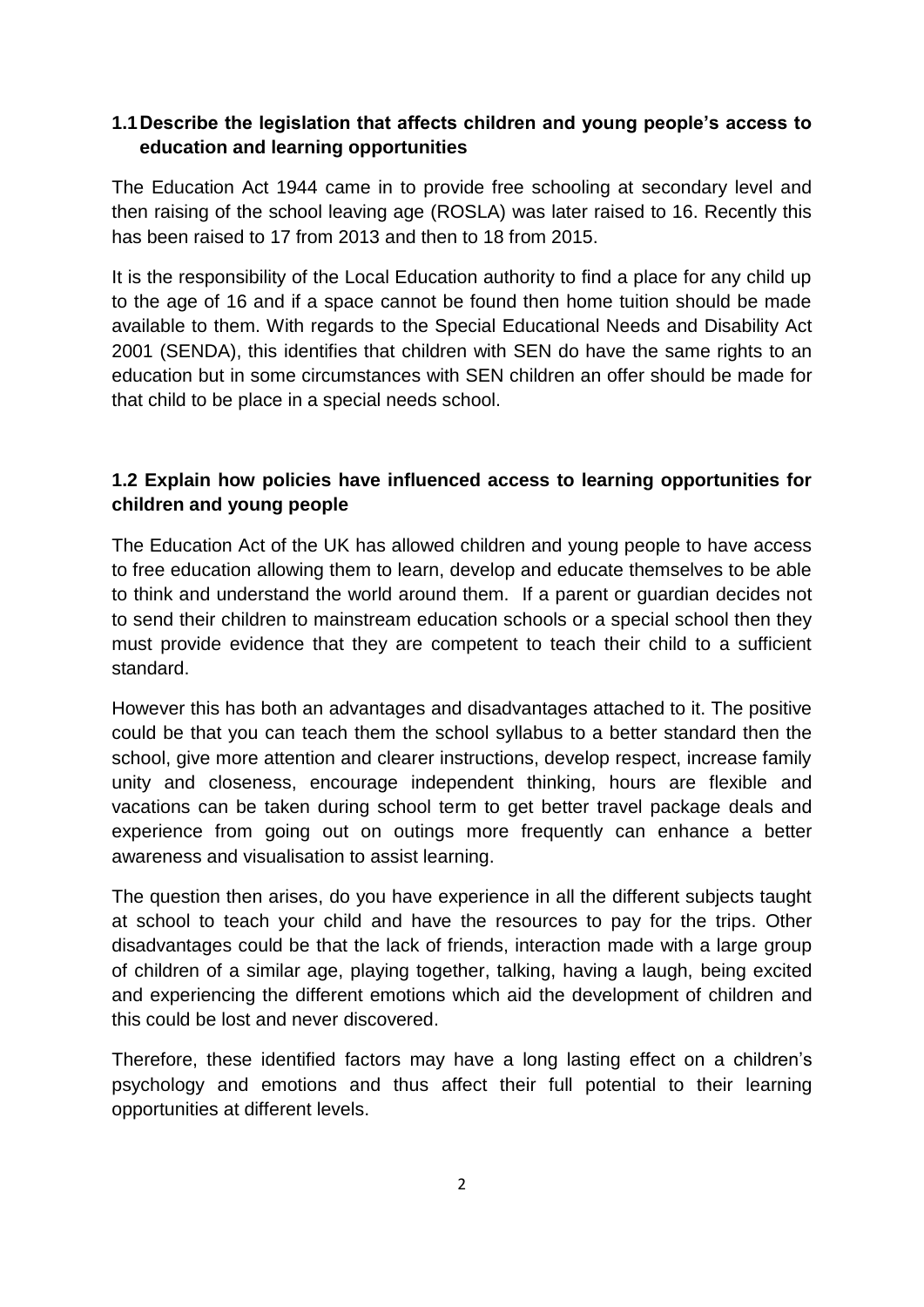### **4.1 Explain the importance of engaging carers in children and young peoples learning**

Engaging carers is one of the strongest influences on a child's learning attainment and life chances. Youth centers need to open their doors to parents and carers to support and engage in their youth work programme as this will assist young people's maturity to becoming less dependent, to think for themselves, to make positive decisions and to be more clear in making life choices.

This also has a huge potential to being a useful youth work tool, so it needs to be carefully planned, ensuring that everyone feels welcomed, participants can participate positively, particularly those hard to reach and make the work programme move forward.

The engagement programme will also breakdown barriers, improve rapport and interaction as well as improve attitude and aspiration for a better outcome. We also find that research and evidence suggests that parental involvement continues to have a significant effect on achievement into adolescence and even in adulthood. Parents become good supporting role models that can assist their children in their difficulties, stresses of life and identify their needs to deal with their issues better and rectify them before they come to a crisis point.

#### **4.2 Identify key professionals and their roles in supporting and developing children and young people's learning**

- 1. Teachers Providing formal education to increase knowledge and excel in academia
- 2. Youth workers Providing informal education and experiences as well as learning opportunities to make positive life choices
- 3. Private tutors booster classes to increase levels of achievement to a higher standard
- 4. SEN carers and support workers Assisting those less fortunate to be able to learn on the same level as their peers and excel
- 5. Careers advisors Preparing young people for work
- 6. Citizen advice bureau Assisting people in difficulties and in need
- 7. Transition Support Worker Helping young people understand issues affecting their lives and create a development plan to improve themselves